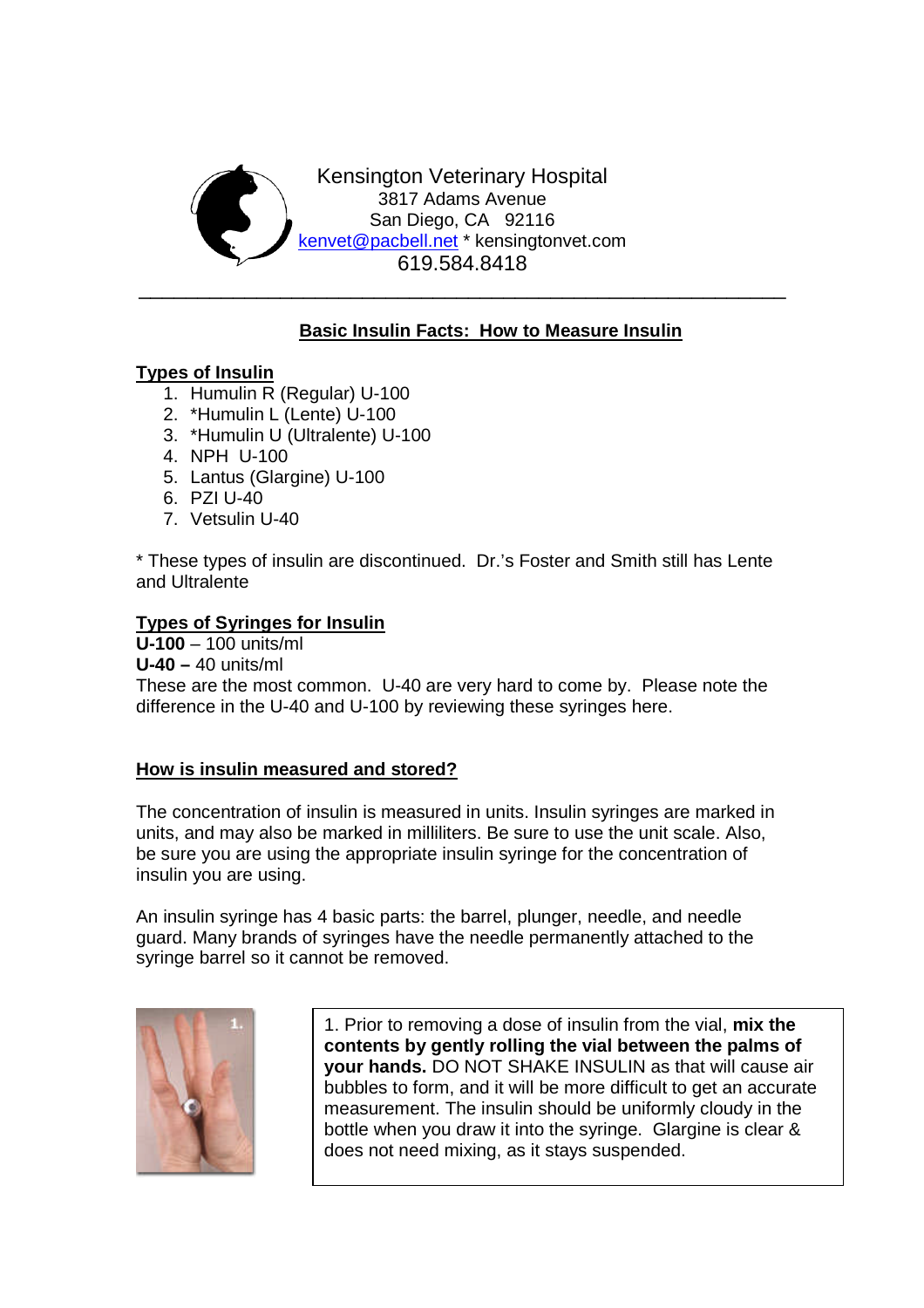

2. Hold the vial stopper-side-down, remove the needle guard from the insulin syringe, and insert the needle of the syringe into the vial through the rubber stopper.



3. Pull back on the plunger of the syringe to draw the insulin into the syringe once, then inject it back into the bottle. Redraw the proper dose back into the syringe. This is helpful in accurately dosing as insulin may stick to the inside of the plastic syringe or an air bubble may be present in the syringe. If any air enters the syringe, you can also expel that back into the vial by keeping the vial upside down, and the needle of the syringe pointing up.



- 6. Return the insulin to the refrigerator.
- 7. You are now ready to administer